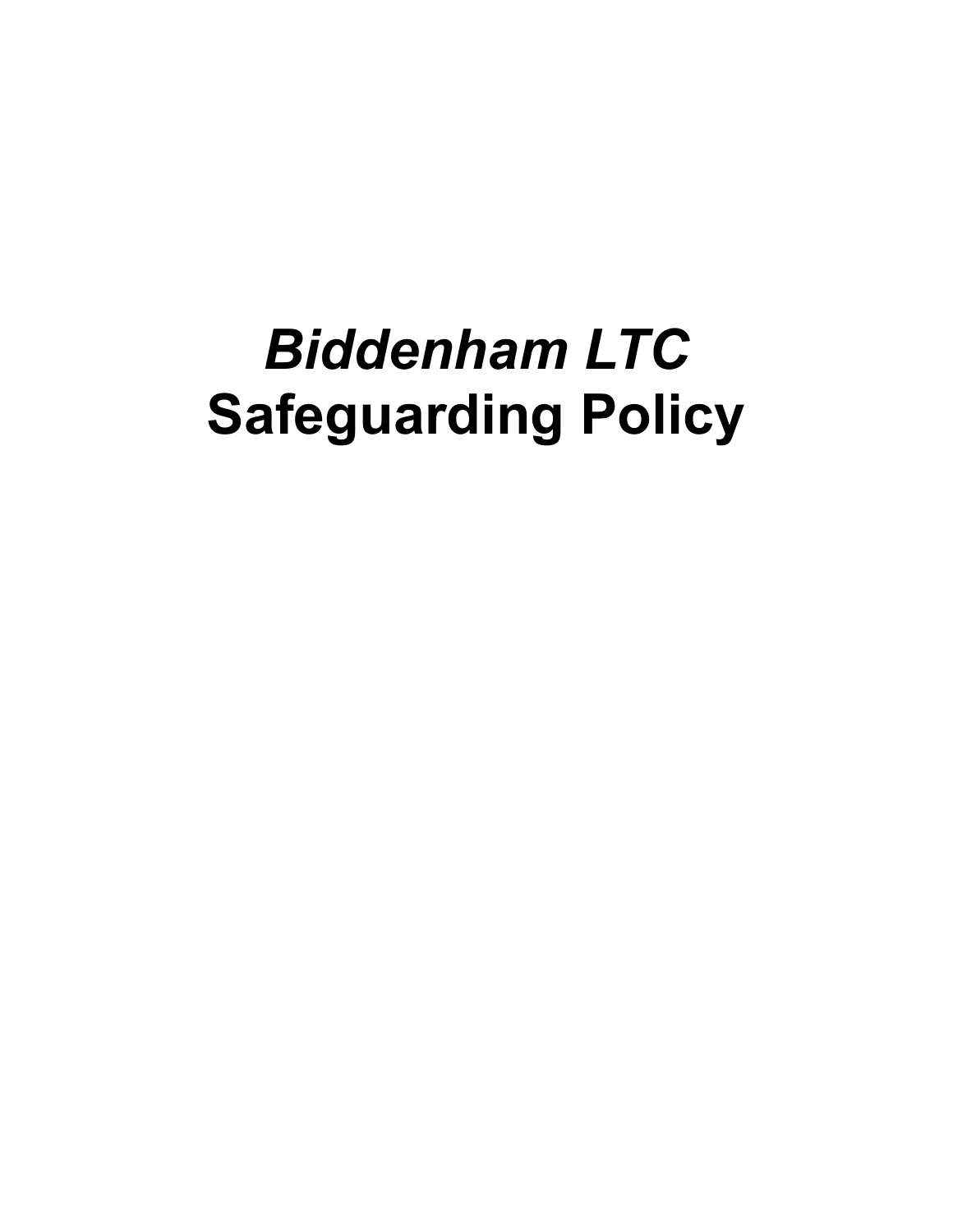# **Reporting a Safeguarding Concern within the Tennis Environment**



#### **\*SPC – Safeguarding and Protection Committee \*LRC – Licensing and Registration Committee**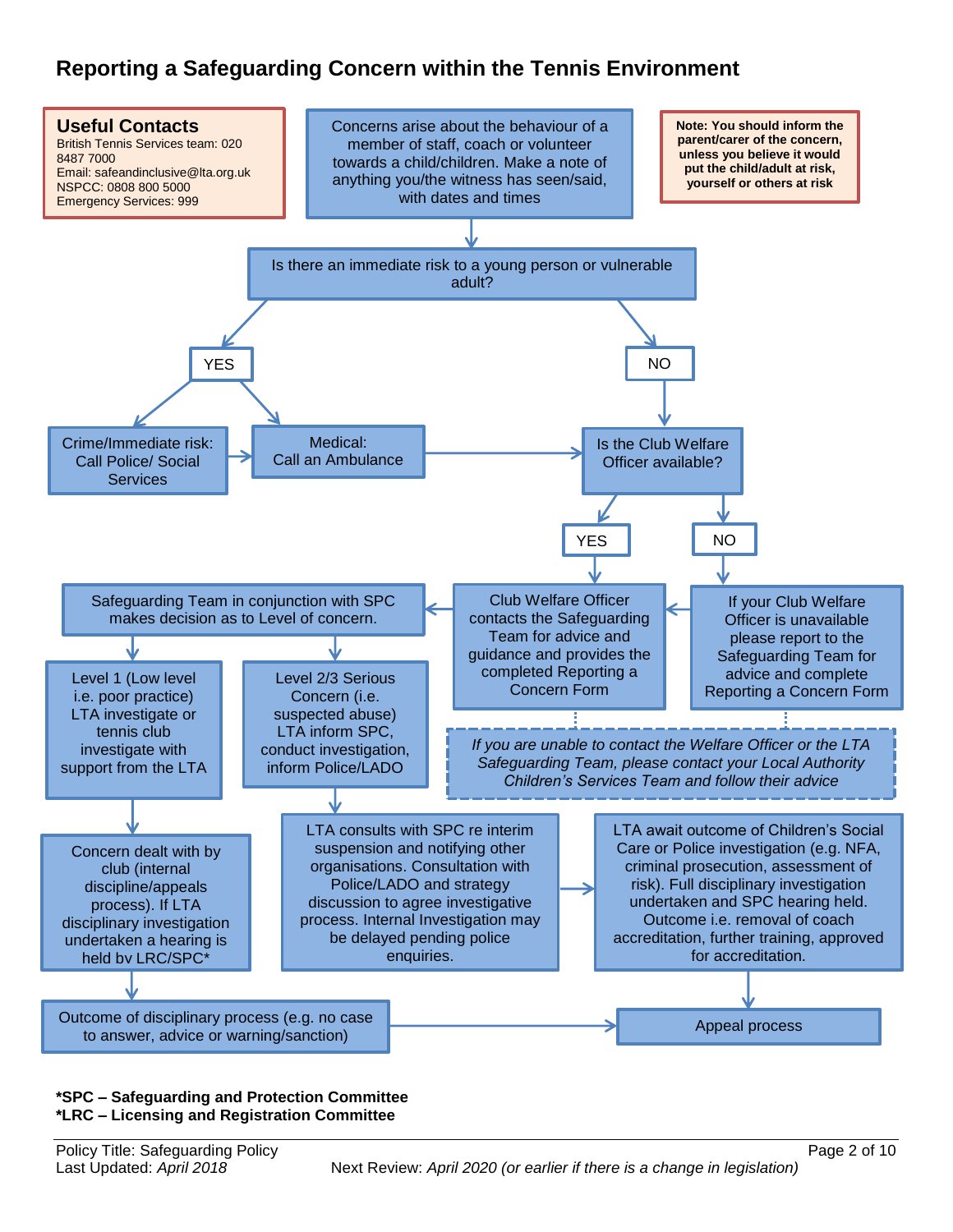# **Safeguarding Policy**

#### **1. Policy statement**

The Biddenham LTC is committed to prioritising the well-being of all children and adults at risk, promoting safeguarding in our club at all times, including all programmes and events we run. This Policy strives to minimise risk, deliver a positive tennis experience for everyone and respond appropriately to all safeguarding concerns/disclosures.

#### **2. Use of terminology**

**Child:** a person under the age of eighteen years.

Note that some legislation in Scotland defines a child as a person under sixteen years old. However, where there is any safeguarding concern, anyone under the age of 18 is regarded as a child unless advised otherwise by the LTA Safeguarding Team.

**Adult at risk of abuse or neglect:** a person aged eighteen years or over who is, or may be, in need of community care services by reason of disability, age or illness; and is, or may be, unable to take care of, or unable to protect him or herself against abuse or neglect.

**Safeguarding children:** protecting children from abuse and neglect, preventing the impairment of children's health or development, ensuring that they grow up in circumstances consistent with the provision of safe and effective care, and taking action to enable all children to have the best life chances.

**Safeguarding adults at risk:** protecting adults from abuse and/or neglect. Enabling adults to maintain control over their lives and make informed choices without coercion. Empowering adults at risk, consulting them before taking action, unless someone lacks the capacity to make a decision, or their mental health poses a risk to their own or someone else's safety, in which case, always acting in his or her best interests.

*(See appendix A for full glossary of terms)*.

#### **3. Scope**

This Policy is applicable to all staff, volunteers, committee members, coaches, those working in café/shop, club members and visitors. It is in line with national legislation and applicable across the UK.

Advice, guidance and support is available from the LTA Safeguarding Team.

#### **4. Responsibility for the implementation of the Safeguarding Policy, Code of Conduct and Reporting Procedure**

#### **SAFEGUARDING IS EVERYONE'S RESPONSIBILITY: NOT RESPONDING TO A SAFEGUARDING CONCERN IS NOT AN OPTION.**

- Our club's committee has overall accountability for this Policy and its implementation
- Our club Welfare Officer is responsible for updating this Policy in line with legislative and club developments
- All individuals involved in/present at the club are required to adhere to the Policy and Code of Conduct
- The LTA Safeguarding Team and Tennis Scotland, Tennis Wales and Tennis Foundation Safeguarding Leads can offer support to help clubs proactively safeguard.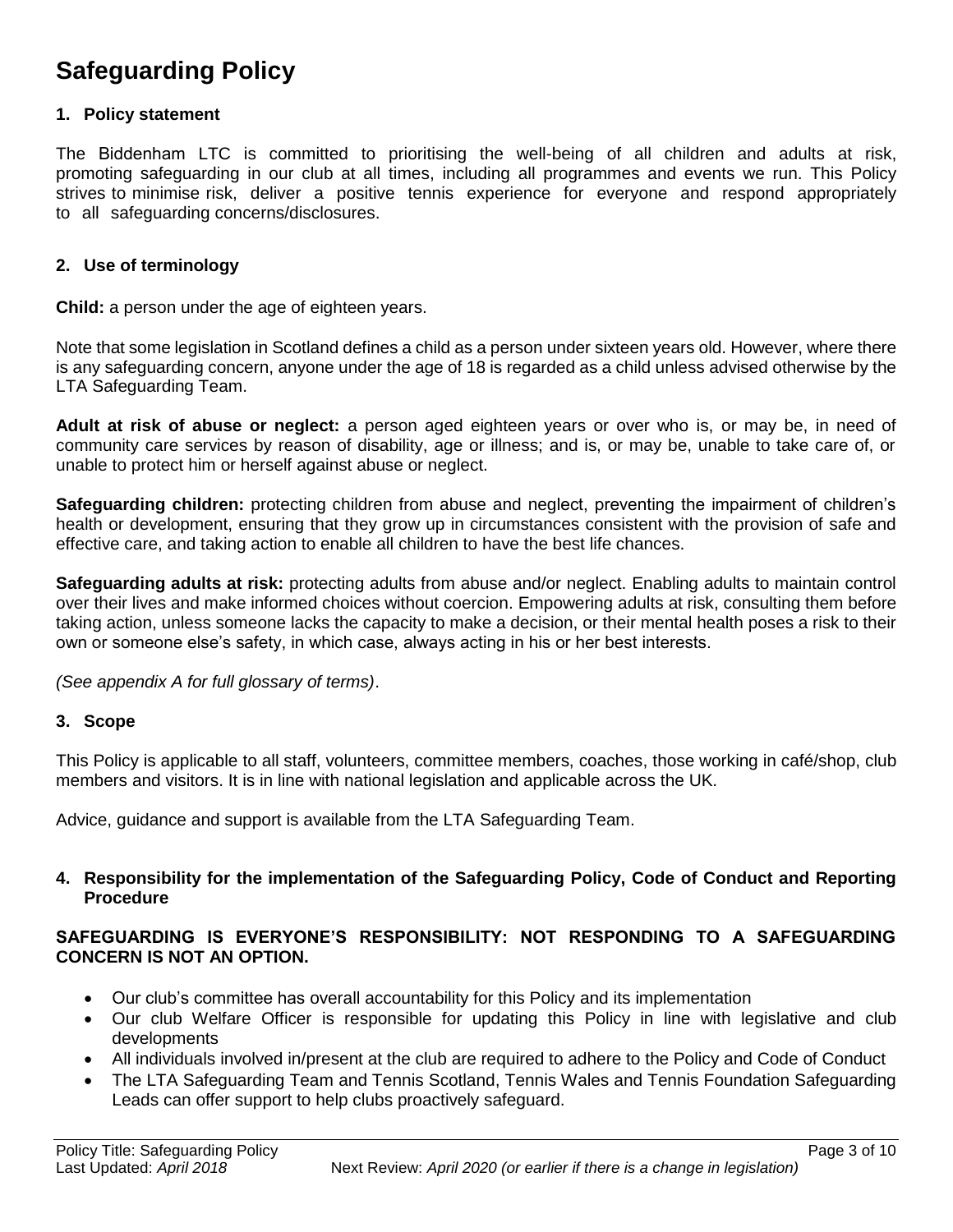#### **Where there is a safeguarding concern/disclosure:**

- The individual who is told about, hears, or is made aware of the concern/disclosure is responsible for following the Reporting a Safeguarding Concern Procedure. Unless someone is in immediate danger, they should inform their club Welfare Officer, LTA Safeguarding Team or National Safeguarding Lead.
- The club Welfare Officer and Safeguarding Leads are responsible for reporting safeguarding concerns to the LTA Safe Safeguarding Team.
- The LTA Safeguarding Team is responsible for assessing all safeguarding concern/disclosures that are reported to them and working with the club Welfare Officer and national Safeguarding Leads to follow up as appropriate on a case-by-case basis, prioritising the well-being of the child/ adult at risk at all times. Dependent on the concern/disclosure, a referral may be made to:
	- $\circ$  The police in an emergency (999);

Local Authority Children's Services The **Multi Agency Support Hub (MASH) on 01234 718700 (office hours) or ring 0300 300 8123 (out of hours).** [multiagency@bedford.gov.uk](mailto:multiagency@bedford.gov.uk)

Local Authority Adult Services**Tel:** (01234) 276222 **Fax:** (01234) 276076 **Email**: [adult.protection@bedford.gov.uk](mailto:adult.protection@bedford.gov.uk) For after hours emergencies only contact: **Tel:** 0300 300 8123.

Designated Officer (England only) for concerns/disclosures about a member of staff, consultant, coach, official or volunteer

Bedford Borough - Call 01234 276693 or e-mail [LADO@bedford.gcsx.gov.uk](mailto:LADO@bedford.gcsx.gov.uk)

Disclosure and Barring Service (or Disclosure Scotland; Adult Social Work Team or Health and Social Service Department (Channel Islands) for concerns/disclosures about a member of staff, consultant, coach, official or volunteer

Office: 019 24 28 32 36

#### **5. Breaches of the Safeguarding Policy, Code of Conduct and Reporting Procedure**

Breaches of this Policy and/or failure to comply with the outlined responsibilities may result in the following:

- Disciplinary action leading to possible dismissal and legal action;
- Termination of current and future roles within the club and roles in other clubs, the LTA, Tennis Wales, Tennis Scotland and the Tennis Foundation*.*

Actions taken by staff, consultants, volunteers, officials, coaches inside or outside of the club that are seen to contradict this Policy may be considered a violation of this Policy.

Where an appeal is lodged in response to a safeguarding decision made by the club, the individual should adhere to the club's appeal procedure *see [What's the Score toolkit](http://www.lta.org.uk/safeguarding)*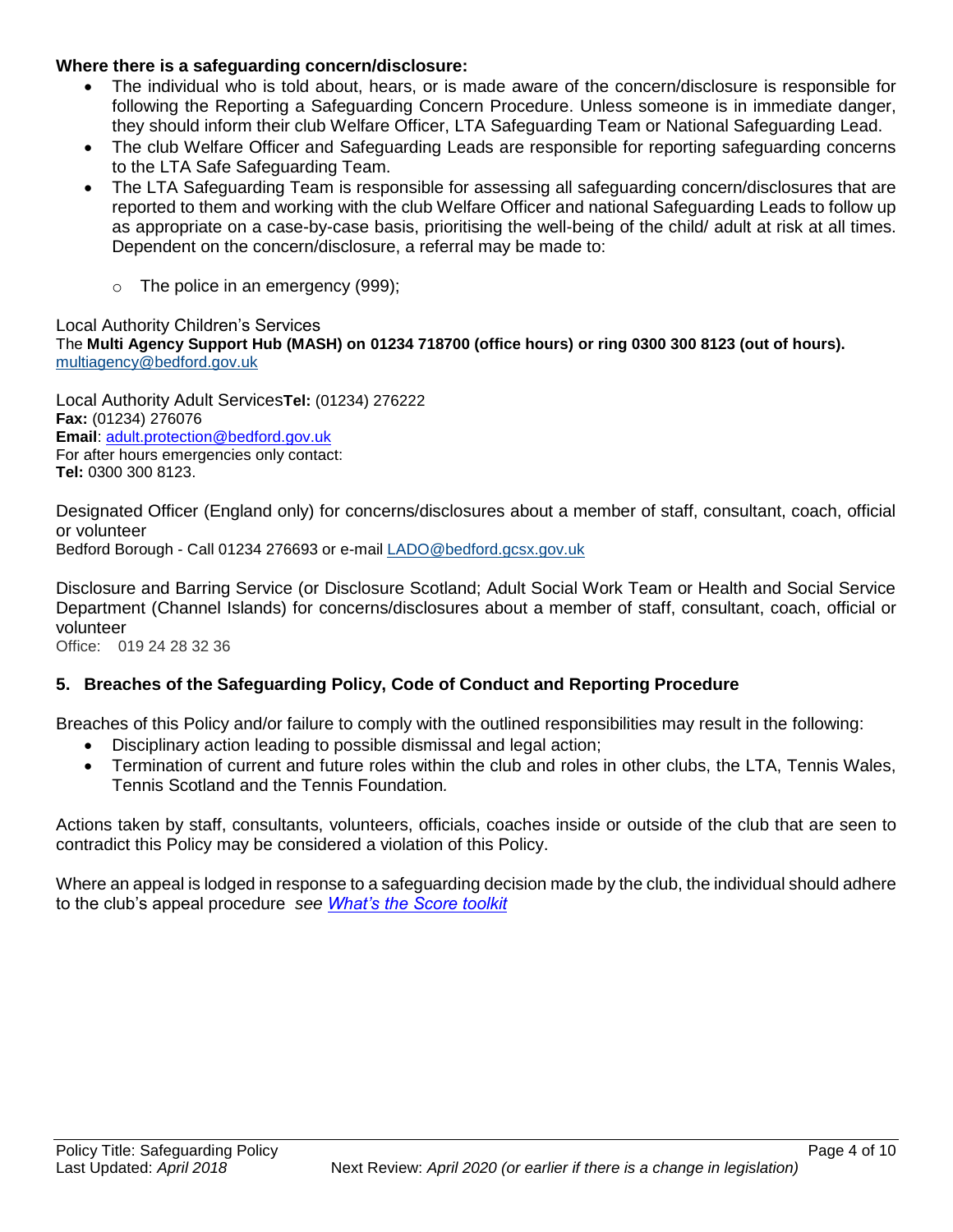# **Codes of Conduct**

#### **All members of staff, Coaches and volunteers agree to:**

- Prioritise the well-being of all children and adults at risk at all times
- Treat all children and adults at risk fairly and with respect
- Be a positive role model. Act with integrity, even when no one is looking
- Help to create a safe and inclusive environment both on and off court
- Not allow any rough or dangerous behaviour, bullying or the use of bad or inappropriate language
- Report all allegations of abuse or poor practice to the club Welfare Officer
- Not use any sanctions that humiliate or harm a child or adult at risk
- Value and celebrate diversity and make all reasonable efforts to meet individual needs
- Keep clear boundaries between professional and personal life, including on social media
- Have the relevant consent from parents/carers, children and adults before taking or using photos and videos
- Refrain from making physical contact with children or adults unless it is necessary as part of an emergency or congratulatory (e.g. handshake / high five)
- Refrain from smoking and consuming alcohol during club activities or coaching sessions
- Ensure roles and responsibilities are clearly outlined and everyone has the required information and training
- Avoid being alone with a child or adult at risk unless there are exceptional circumstances
- Refrain from transporting children or adults at risk, unless this is required as part of a club activity (e.g. away match) and there is another adult in the vehicle
- Not abuse, neglect, harm or discriminate against anyone; or act in a way that may be interpreted as such
- Not have a relationship with anyone under 18 for whom they are coaching or responsible for
- Not to have a relationship with anyone over 18 whilst continuing to coach or be responsible for them
- All staff who work with children are DBS checked.
- The club operates on a safer recruitment policy to ensure all members of staff and volunteers are safe to work with children and adults.

#### **All children agree to:**

- Be friendly, supportive and welcoming to other children and adults
- Play fairly and honestly
- Respect club staff, volunteers and Officials and accept their decisions
- Behave, respect and listen to your coach
- Take care of your equipment and club property
- Respect the rights, dignity and worth of all participants regardless of age, gender, ability, race, culture, religion or sexual identity
- Not use bad, inappropriate or racist language, including on social media
- Not bully, intimidate or harass anyone, including on social media
- Not smoke, drink alcohol or drugs of any kind on club premises or whilst representing the club at competitions or events
- Talk to the club Welfare Officer about any concerns or worries they have about themselves or others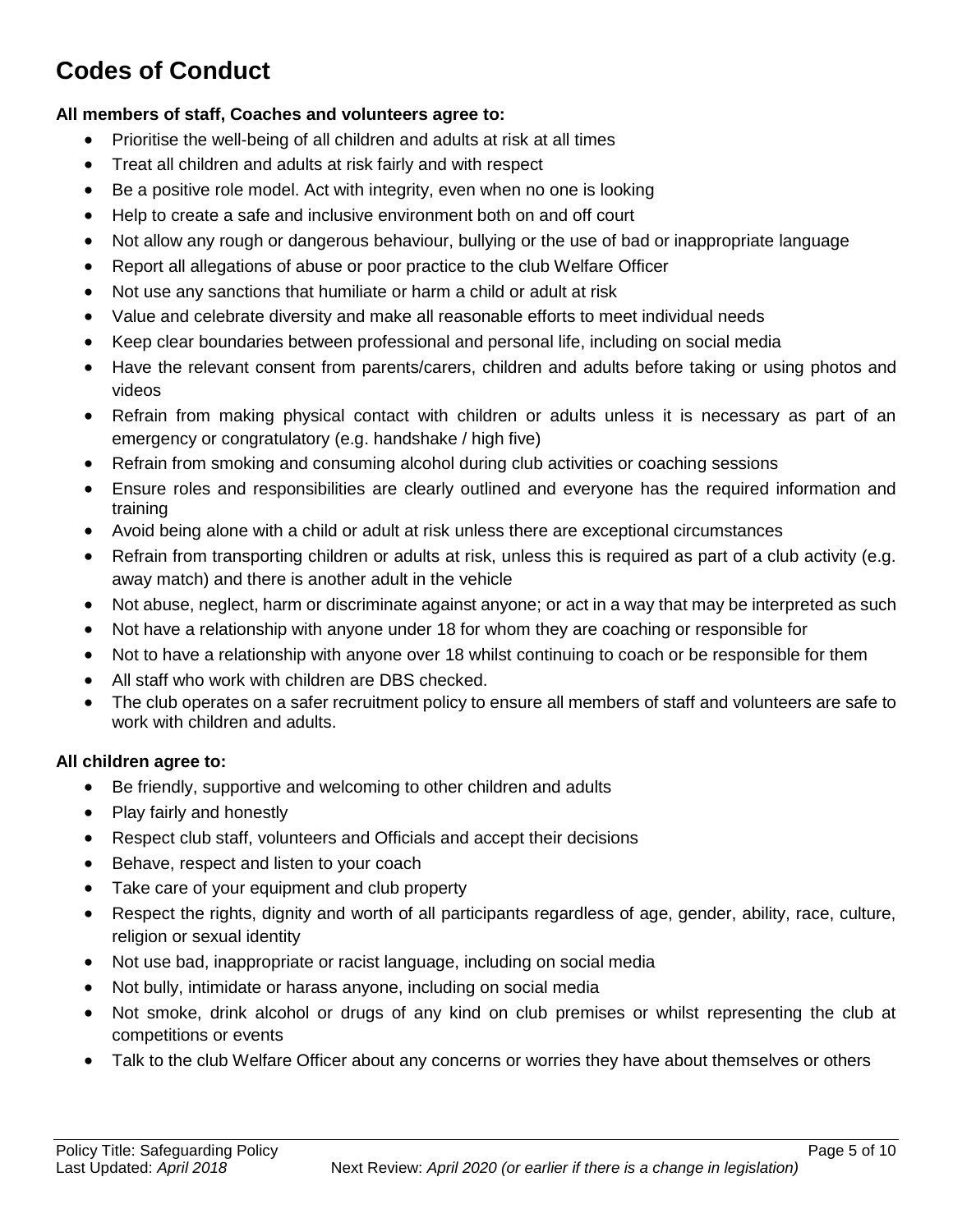#### **All adults agree to:**

- Positively reinforce your child and show an interest in their tennis
- Use appropriate language at all times
- Be realistic and supportive
- Never ridicule or admonish a child for making a mistake or losing a match
- Treat all children, adults, volunteers, coaches, officials and members of staff with respect
- Behave responsibly at the venue; do not embarrass your child
- Accept the official's decisions and do not go on court or interfere with matches
- Encourage your child to play by the rules, and teach them that they can only do their best
- Deliver and collect your child to and from their coach punctually from the venue
- Ensure your child has appropriate clothing for the weather conditions
- Ensure that your child understands their code of conduct
- Adhere to your venue's safeguarding policy, diversity and inclusion policy, rules and regulations
- Provide emergency contact details and any relevant information about your child including medical history.

This Policy is reviewed every two years (or earlier if there is a change in national legislation).

This Policy is recommended for approval by:

Club Committee Chair *Ed Kemp*

Club Welfare Officer *Claire Raddan* Date: Nov 2018

Date: Nov 2018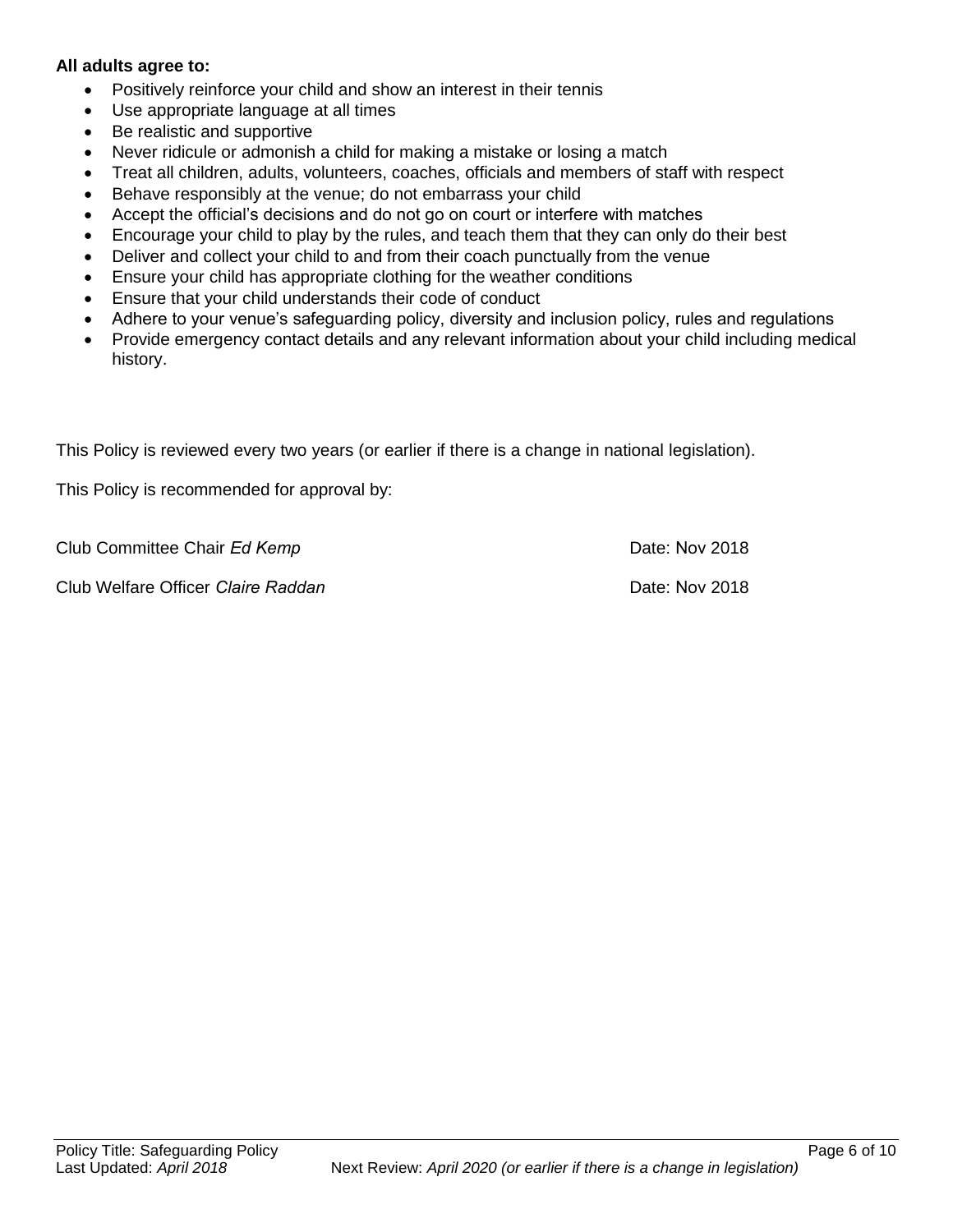# **Appendix A: Glossary of Terms**

**Safeguarding:** protecting **children** from abuse and neglect, preventing the impairment of children's health or development, ensuring that children are growing up in circumstances consistent with the provision of safe and effective care, and taking action to enable all children to have the best life chances. Enabling **adults at risk** to achieve the outcomes that matter to them in their life; protecting their right to live in safety, free from abuse and neglect. Empowering and supporting them to make choices, stay safe and raise any concerns. Beginning with the assumption that an individual is best-placed to make decisions about their own wellbeing, taking proportional action on their behalf only if someone lacks the capacity to make a decision, they are exposed to a lifethreatening risk, someone else may be at risk of harm, or a criminal offence has been committed or is likely to be committed.

#### **Abuse and neglect**

**Physical abuse:** A form of abuse which may involve hitting, shaking, throwing, poisoning, burning or scalding, drowning, suffocating or otherwise causing physical harm to a child or adult at risk. Physical harm may also be caused when a parent or carer fabricates the symptoms of, or deliberately induces illness

**Sexual abuse:** Involves forcing or enticing a child or young person to take part in abuse sexual activities, not necessarily involving a high level of violence, whether or not the child is aware of what is happening. The activities may involve physical contact, including assault by penetration (for example, rape or oral sex) or non-penetrative acts such as masturbation, kissing, rubbing and touching outside of clothing. They may also include non-contact activities, such as involving children in looking at, or in the production of, sexual images, watching sexual activities, encouraging children to behave in sexually inappropriate ways, or grooming a child in preparation for abuse (including via the internet). Sexual abuse is not solely perpetrated by adult males. Women can also commit acts of sexual abuse, as can other children

**Emotional abuse:** The persistent emotional maltreatment of a child or adult at risk such as to cause severe and persistent adverse effects on their emotional development. It may involve conveying to a child/ adult at risk that they are worthless or unloved, inadequate, or valued only insofar as they meet the needs of another person; not giving them opportunities to express their views; deliberately silencing them or 'making fun' of what they say or how they communicate. It may feature age or developmentally inappropriate expectations being imposed, including interactions that are beyond a child or adult at risk's developmental capability, as well as overprotection and limitation of exploration and learning, or preventing them participating in normal social interaction. It may involve seeing or hearing the ill-treatment of another. It may involve serious bullying (including cyber bullying), causing a child or adult at risk to feel frightened or in danger, or the exploitation or corruption of children. Some level of emotional abuse is involved in all types of maltreatment of a child, though it may occur alone.

**Neglect:** The persistent failure to meet a child/ adult at risk's basic physical and/or psychological needs, likely to result in the serious impairment of their health or development. It may involve a parent or carer failing to:

- $\circ$  provide adequate food, clothing and shelter (including exclusion from home or abandonment);
- $\circ$  protect a child/ adult at risk from physical and emotional harm or danger;
- o ensure adequate supervision (including the use of inadequate care-givers); or
- o ensure access to appropriate medical care or treatment.

It may also include neglect of, or unresponsiveness to, a child's or adult at risk's basic emotional needs. Neglect may occur during pregnancy as a result of maternal substance abuse.

#### **Additional examples of abuse and neglect of adults at risk**

**Financial abuse**: having money or property stolen; being defrauded; being put under pressure in relation to money or other property; and having money or other property misused.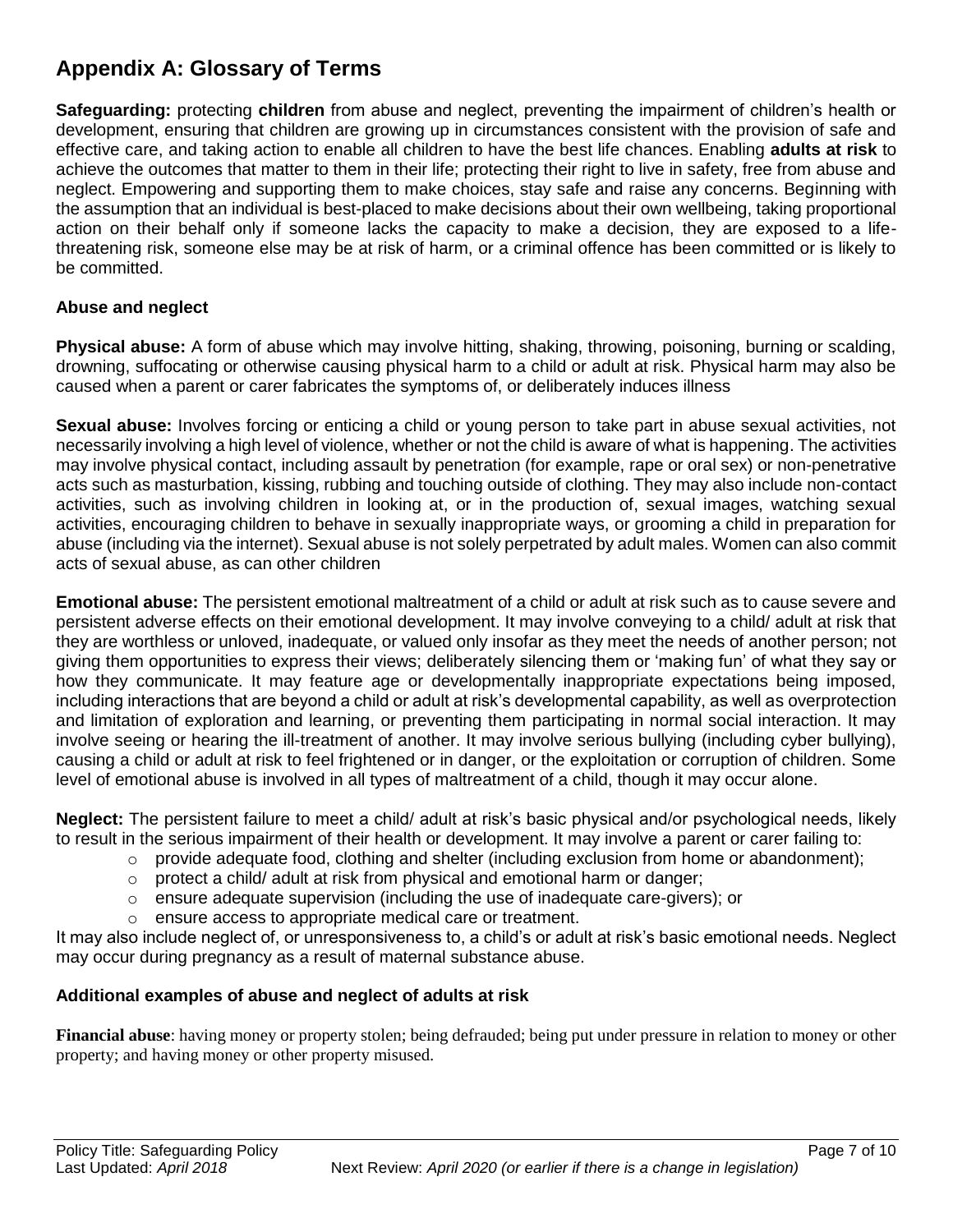**Discriminatory abuse**: treating someone in a less favourable way and causing them harm, because of their age, gender, sexuality, gender identity, disability, socio-economic status, ethnic origin, religion and any other visible or non-visible difference.

**Domestic abuse**: includes physical, sexual, psychological or financial abuse by someone who is, or has been a partner or family member. Includes forced marriage, female genital mutilation and honour-based violence (an act of violence based on the belief that the person has brought shame on their family or culture). Domestic abuse does not necessarily involve physical contact or violence.

**Psychological abuse:** including emotional abuse, threats of harm or abandonment, deprivation of contact, humiliation, blaming, controlling, intimidation, coercion, harassment, verbal abuse, isolation or withdrawal from services or supportive networks.

**Organisational abuse**: where the needs of an individual are not met by an organisation due to a culture of poor practice or abusive behaviour within the organisation.

**Self-neglect:** behaviour which threatens an adult's personal health or safety (but not that of others). Includes an adult's decision to not provide themselves with adequate food, clothing, shelter, personal hygiene, or medication (when indicated), or take appropriate safety precautions

**Modern slavery**: encompasses slavery, human trafficking, criminal and sexual exploitation, forced labour and domestic servitude. Traffickers and slave masters use whatever means they have at their disposal to coerce, deceive and force individuals into a life of abuse, servitude and inhumane treatment.

- A person who is being abused may experience more than one type of abuse
- Harassment, and bullying are also abusive and can be harmful
- Female Genital Mutilation (FGM) is now recognised as a form of physical, sexual and emotional abuse that is practised across the UK
- Child Sexual Exploitation is recognised as a form of sexual abuse in which children are sexually exploited for money, power or status
- Child trafficking is recognised as child abuse where children are often subject to multiple forms of exploitation. Children are recruited, moved or transported to, or within the UK, then exploited, forced to work or sold
- People from all cultures are subject to abuse. It cannot be condoned for religious or cultural reasons
- Abuse can have immediate and long-term impacts on someone's well-being, including anxiety, depression, substance misuse, eating disorders and self-destructive Conducts, offending and anti-social **Conduct**
- Those committing abuse are most often adults, both male and female. However, child-to-child abuse also takes place.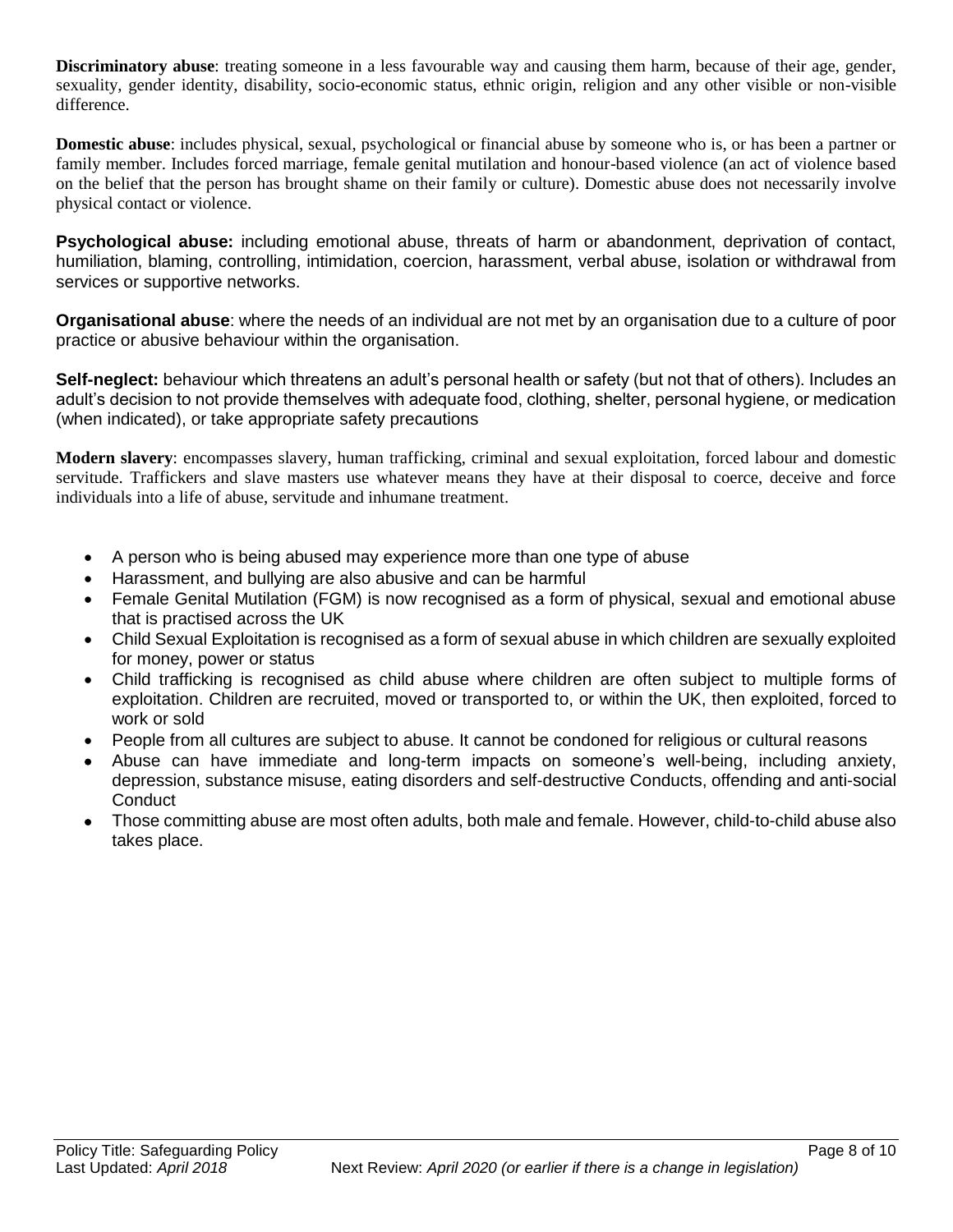### **Appendix B: What to do if a disclosure from a child or adult at risk is made to you:**

- 1. Reassure the child/adult that s/he is right to report the behaviour
- 2. Listen carefully and calmly to him/her
- 3. Keep questions to a minimum and never ask leading questions
- 4. Do not promise secrecy. Inform him/her that you must report your conversation to the LTA Safe and Inclusive Tennis Team (and the police in an emergency) because it is in his/her best interest
- 5. REPORT IT! If someone is in immediate danger call the police (999), otherwise talk to the LTA Safeguarding Team as soon as possible. Once reported, the Safe and Inclusive Tennis Team will work with you to ensure the safety and well-being of the child/ adult at risk
- 6. Do not permit personal doubt prevent you from reporting the concern/disclosure
- 7. Make an immediate objective written record of the conversation using the Reporting a Concern Form. Make certain you distinguish between what the person has actually said and the inferences you may have made. Your report should be sent to the LTA Safeguarding Team within 48 hours of the incident, who will store it safely.